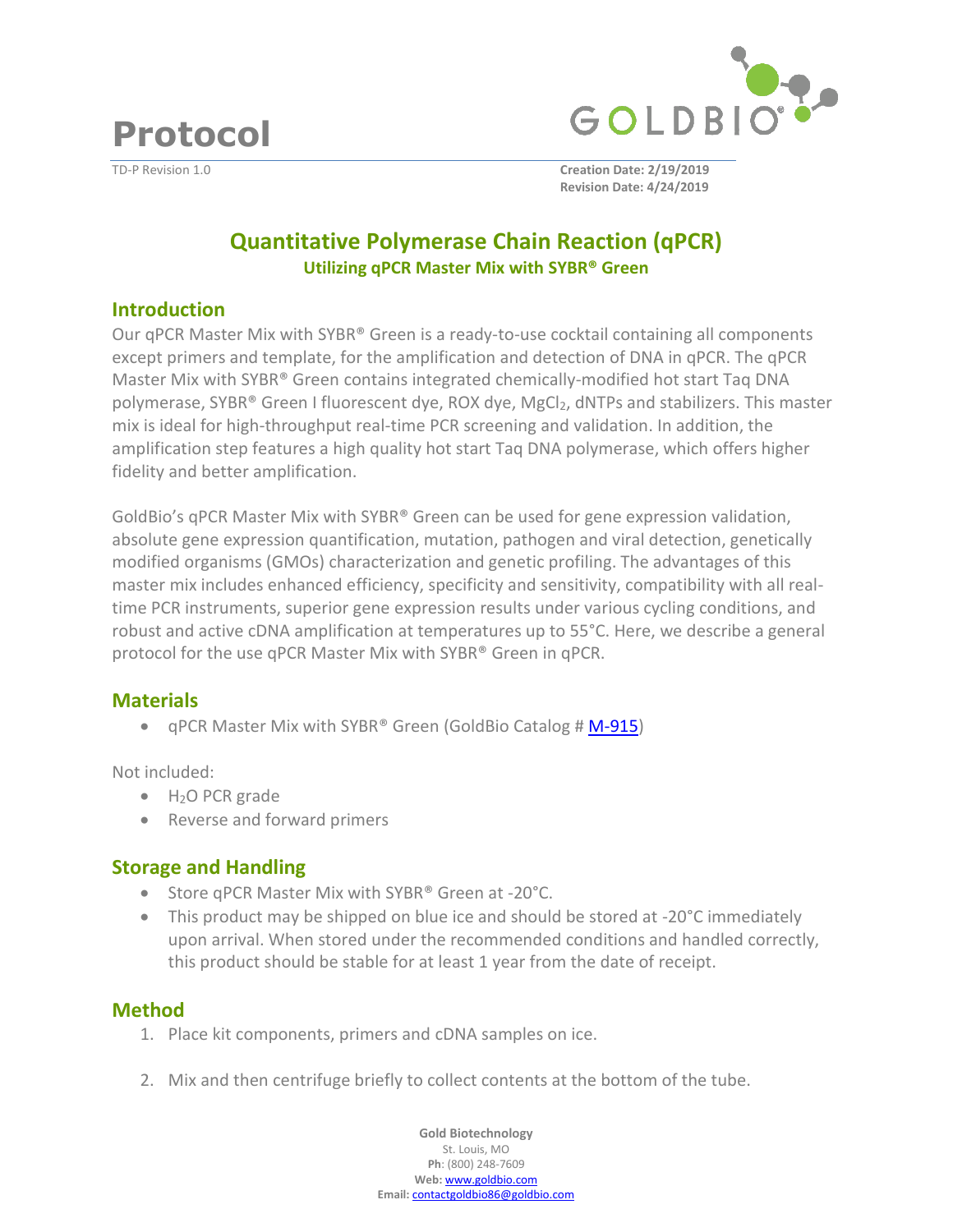

3. Prepare a master mix for each reaction and control plus 10% extra to allow for pipetting error according to the following table:

| PCR reaction set up:             |             |
|----------------------------------|-------------|
| Component                        | Volume      |
| Diluted cDNA                     | $1-5$ $\mu$ |
| Forward primer (5µM)             | $1.0 \mu$   |
| Reverse primer (5µM)             | $1.0 \mu$   |
| qPCR Master Mix with SYBR® Green | $10.0 \mu$  |
| $H2O$ up to                      | $20.0 \mu$  |

- 4. Mix the reaction mixture thoroughly.
- 5. Program the thermal cycler according to the manufacturer's instructions.
- 6. A typical PCR cycling program is outlined in the following table.

| <b>PCR cycling conditions:</b> |                                    |             |               |
|--------------------------------|------------------------------------|-------------|---------------|
| <b>Steps</b>                   | <b>Temperature</b>                 | <b>Time</b> | <b>Cycles</b> |
| Initial denaturation           | $95^{\circ}$ C                     | 15 min      |               |
| Denaturation                   | $95^{\circ}$ C                     | 5 sec       | $30 - 40$     |
| Annealing/Extension            | $^{\circ}$ 60 $^{\circ}$ C         | 30 sec      |               |
| Melting curve analysis         | According to instrument guidelines |             |               |

**Note: For the annealing/extension step, anneal at optimal annealing temperature for 30 seconds followed by the minimum time required for data acquisition at 72°C according to instrument guidelines.** 

- 7. Place the PCR tubes in the thermal cycler and start the cycling program.
- 8. Analyze the data according to the manufacturer's protocol.

### **Associated Products**

[dNTP Mix \(GoldBio Catalog # D-900\)](https://www.goldbio.com/product/12753/dntp-mix)